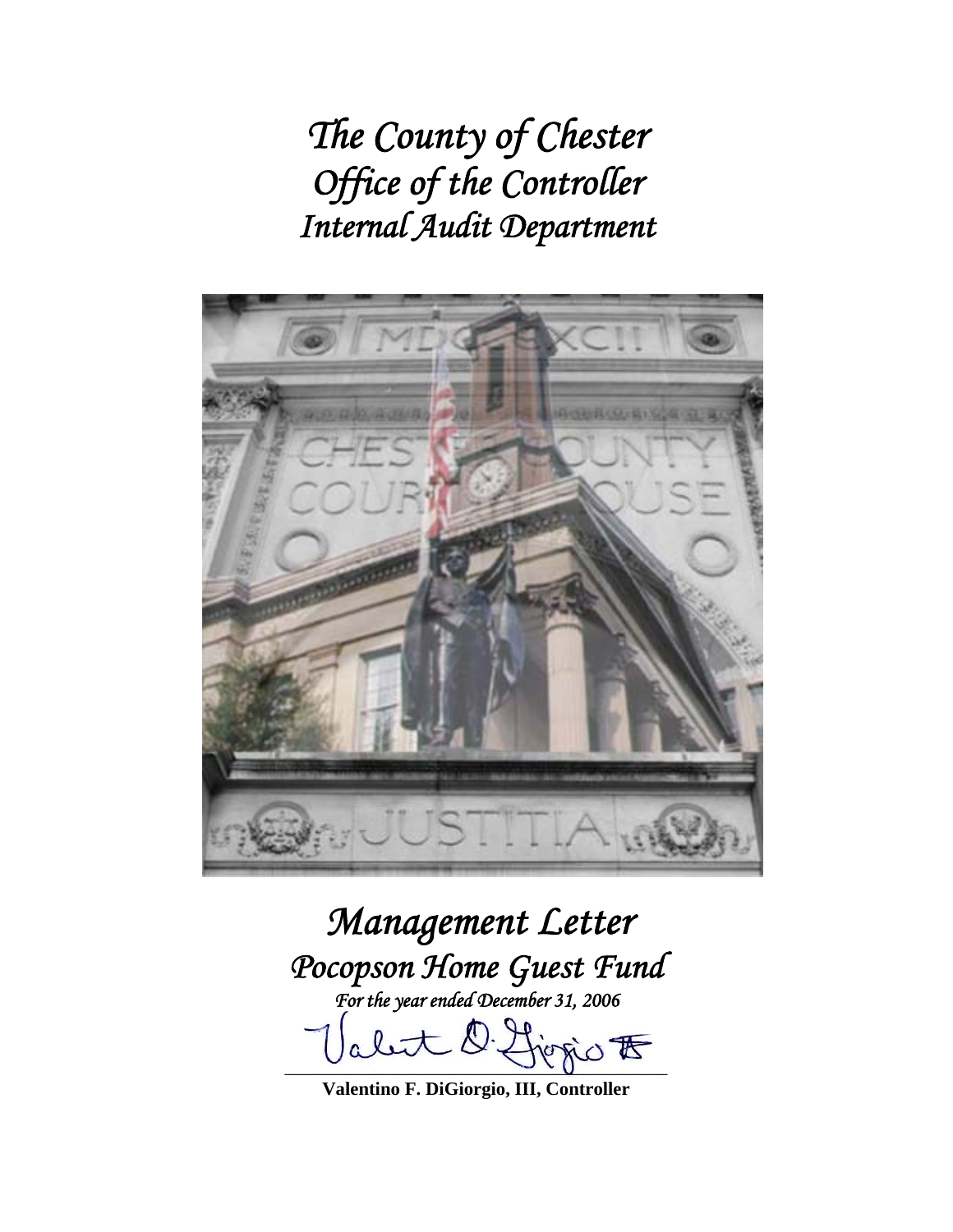## **To: Tom Mancill, Fiscal Coordinator Pocopson Home**

### *Introduction*

On April 5, 2007, Internal Audit completed an audit of the *Pocopson Home Guest Fund (Fund)* for the year ended December 31, 2006. Robert Pinkos, CIA, was the auditor-in-charge and was assisted by one additional auditor. Internal Audit is required by County Code to review county offices annually to ensure compliance with policies and procedures and to assess their overall internal control structure. The scope of our audit included a review of the following:

- Cash and Petty Cash
- Cash Receipts
- Cash Disbursements
- Voided Transactions
- Overall Compliance.

### *Executive Summary*

The management and staff of the Pocopson Home are, in all material respects, in compliance with Federal and Commonwealth regulations applicable to the maintenance of the *Fund*. Internal Audit noted no matters of a significant nature in the area of compliance, or in the overall internal control structure.

Internal Audit did note, however, a matter of lesser significance involving compliance with policies and procedures. This matter has been included within this Management Letter

The management and staff of the Pocopson Home should be commended for their dedication to excellence. The Internal Audit Department offers its compliments to an extremely knowledgeable and well-trained staff.

We would like to thank the fiscal coordinator and accounting staff for their cooperation and assistance during the course of this audit.

Please feel free to contact our office at (610) 344-5906 should you have any questions or concerns.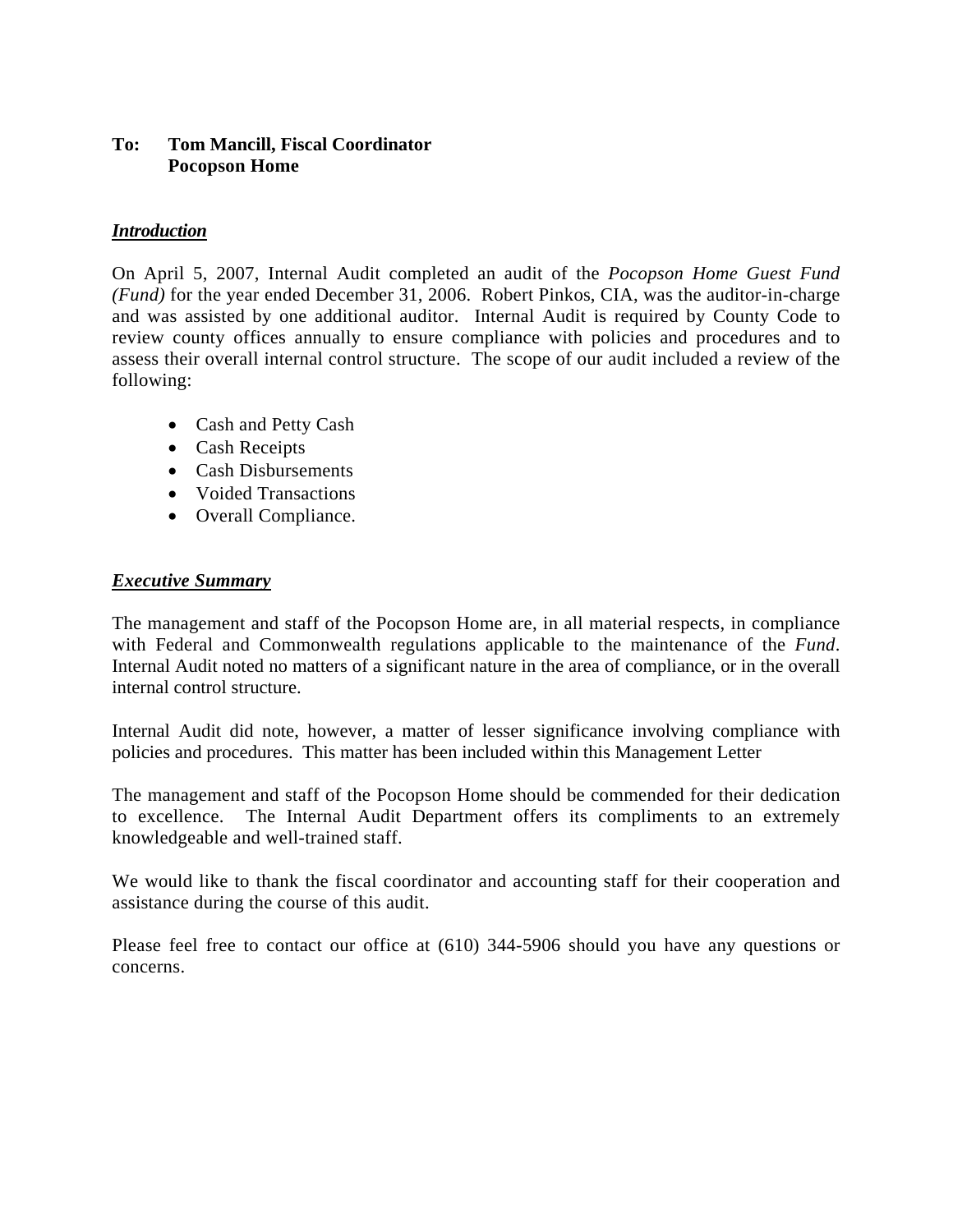# **COUNTY OF CHESTER**

# **POCOPSON HOME GUEST FUND**

# **FINDINGS AND RECOMMENDATIONS**

## **FOR THE YEAR ENDED DECEMBER 31, 2006**

# **I. COMPLIANCE WITH POLICIES AND PROCEDURES**

### Finding 1: Overall Compliance

Internal Audit noted in 1 instance that the interest charged to the resident's Personal Need Income (PNI) per the most recent Pennsylvania 162 form was not accurate.

#### Recommendation

Internal Audit recommends that management updates the resident's PNI to charge the correct amount of interest according to the most updated Pennsylvania 162 form.

### *Auditee Response*

*Pocopson Home management acknowledges Internal Audit's finding and concurs with its recommendation.*